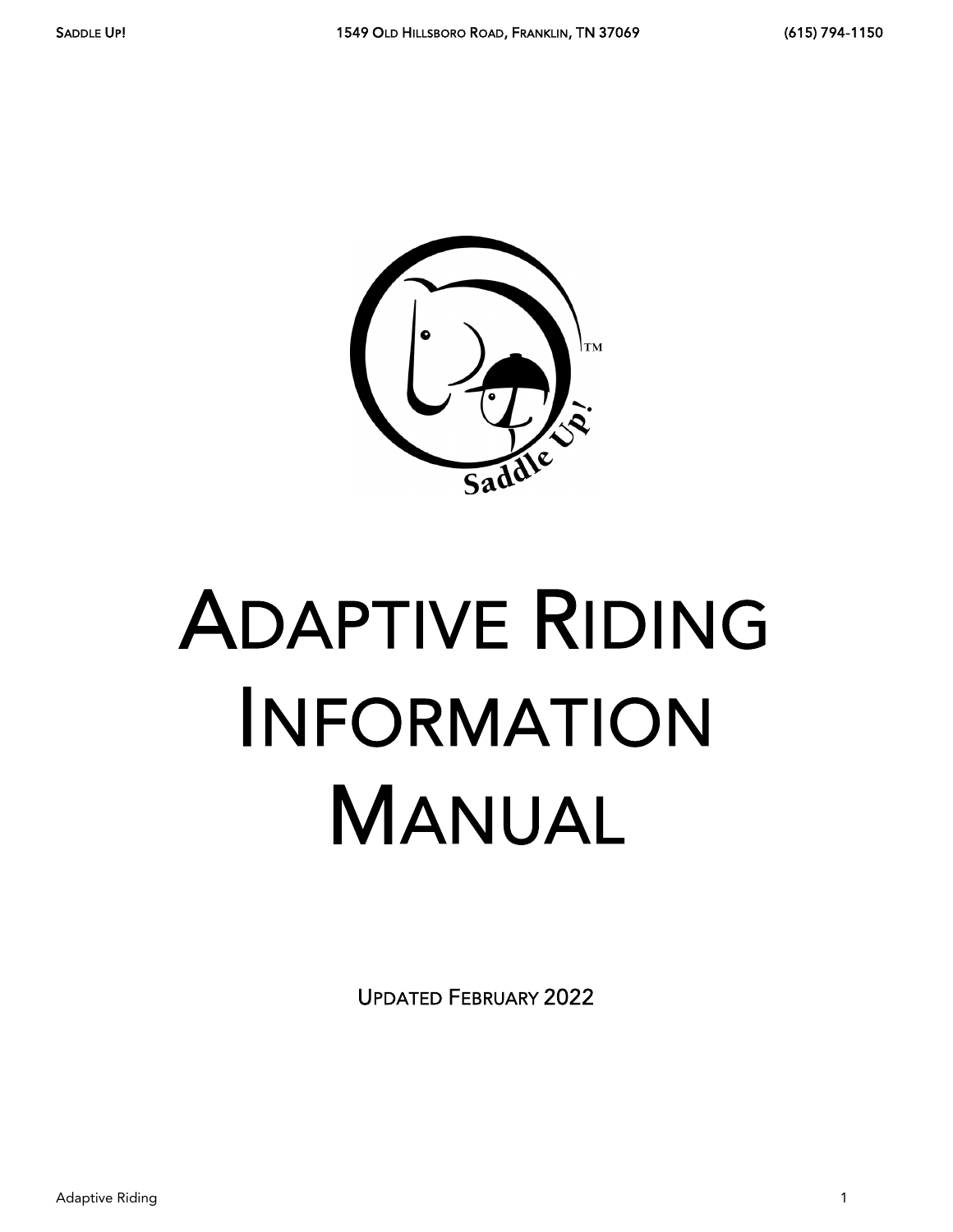

# ADAPTIVE RIDING INFORMATION MANUAL TABLE OF CONTENTS

| Program Information             | 3  |
|---------------------------------|----|
| Cost & Financial Responsibility | 4  |
| Proper Attire                   | 4  |
| Paperwork Requirements          | 4  |
| Attendance                      | 5. |
| <b>Parent Supervision</b>       | 5. |
| Open House                      | 5  |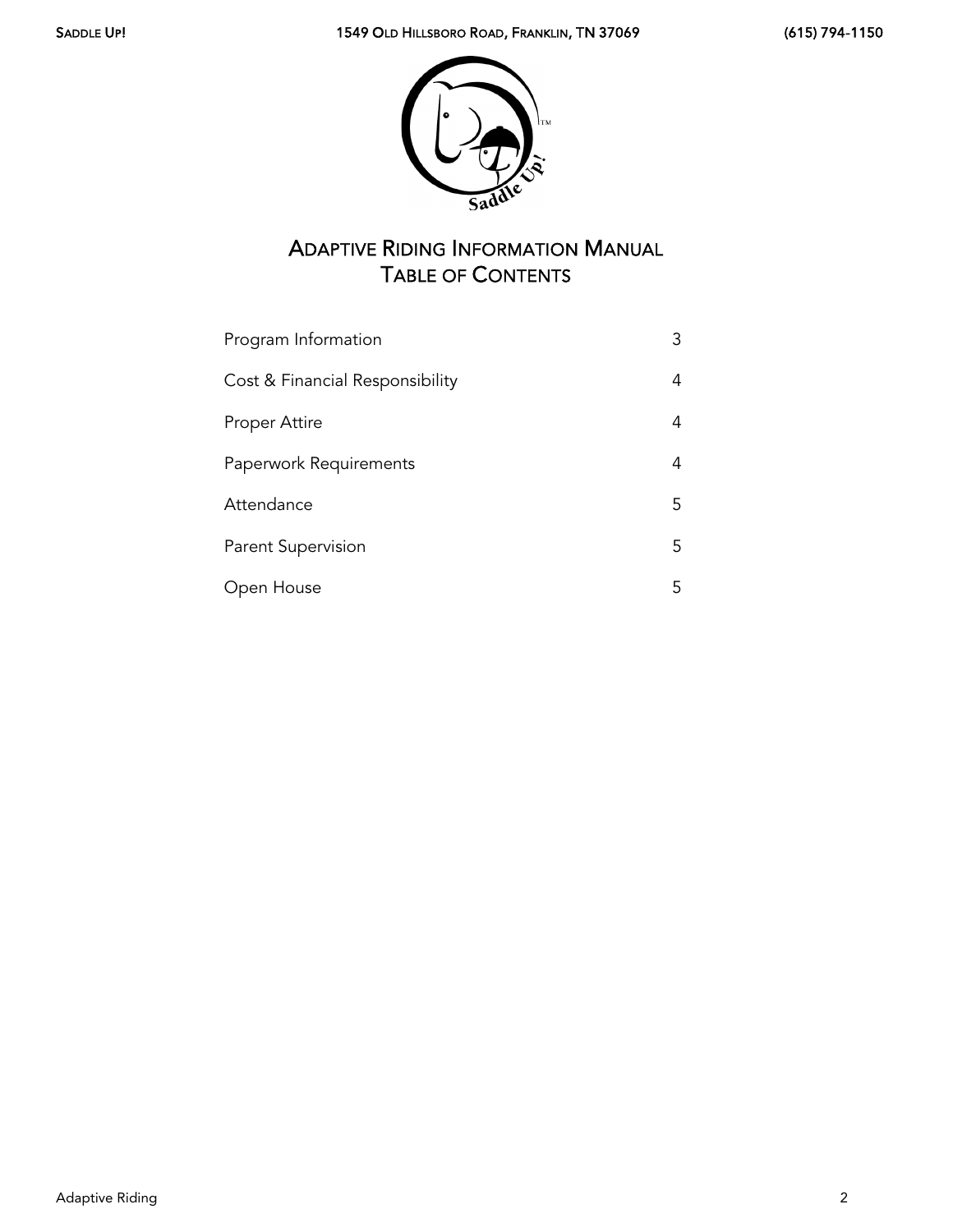## ADAPTIVE RIDING PROGRAM INFORMATION

Saddle Up!'s Adaptive Riding (AR) program is an equine-assisted service where participants work on their mounted and unmounted horsemanship skills. Our PATH International Certified Instructors adapt the lesson for the purpose of contributing positively to the cognitive, physical, emotional and social well-being of children with disabilities. Secondary benefits that have been observed by Saddle Up! families include improvements in balance, endurance, coordination, communication, speech, attention, and much more. Our Adaptive Riding program serves children with disabilities from the age of 4 through their 19th birthday.

#### PROGRAM STRUCTURE

Saddle Up's Adaptive Riding program is a year round program where children from the age of 4 through their 19th birthday get to work on their mounted and unmounted horsemanship skills. Participants are assigned to a weekly lesson led by a PATH International Certified Instructor. Lessons can last anywhere from 30 minutes to 1 hour and can include up to 4 participants.

#### **ADAPTATIONS**

Saddle Up!'s PATH International Certified Instructors are trained to adapt many different types of resources within the lesson to enhance a participant's abilities. Participants are provided a leader for their horse and sidewalkers as necessary to help support them throughout their lesson. Tack and lesson equipment is selected to meet the needs of the participants and many adaptions can be made for comfort, fit, and ease of use. Lesson instruction is enhanced as each instructor teaches to each participant's learning style.

#### PROGRESS & GOALS

Saddle Up! developed and uses RIDES® as our system of assessment for the Adaptive Riding program. For more information, visit our RIDES® informational page. The RIDES® program allows our PATH International Certified Instructor to teach mounted and unmounted skills and to set and measure participant goals and objectives, from the fundamentals to cantering. Goals are based on the participant's abilities and include family input. At the end of each session, families are updated via an End of Session Report on how their child has worked to attain their goals.

#### **ELIGIBILITY**

- Participants must be between the age of 4 and 19 years old and have a documented disability.
- Participants must have proper head, neck, and trunk control to sit upright on the horse.
- Saddle Up! follows the PATH International Precautions and Contraindications for determining eligibility for our programs.
- Eligibility and program placement will be determined by reviewing the participant's paperwork and completing a New Participant Assessment. There is a \$30 charge for the New Participant Assessment.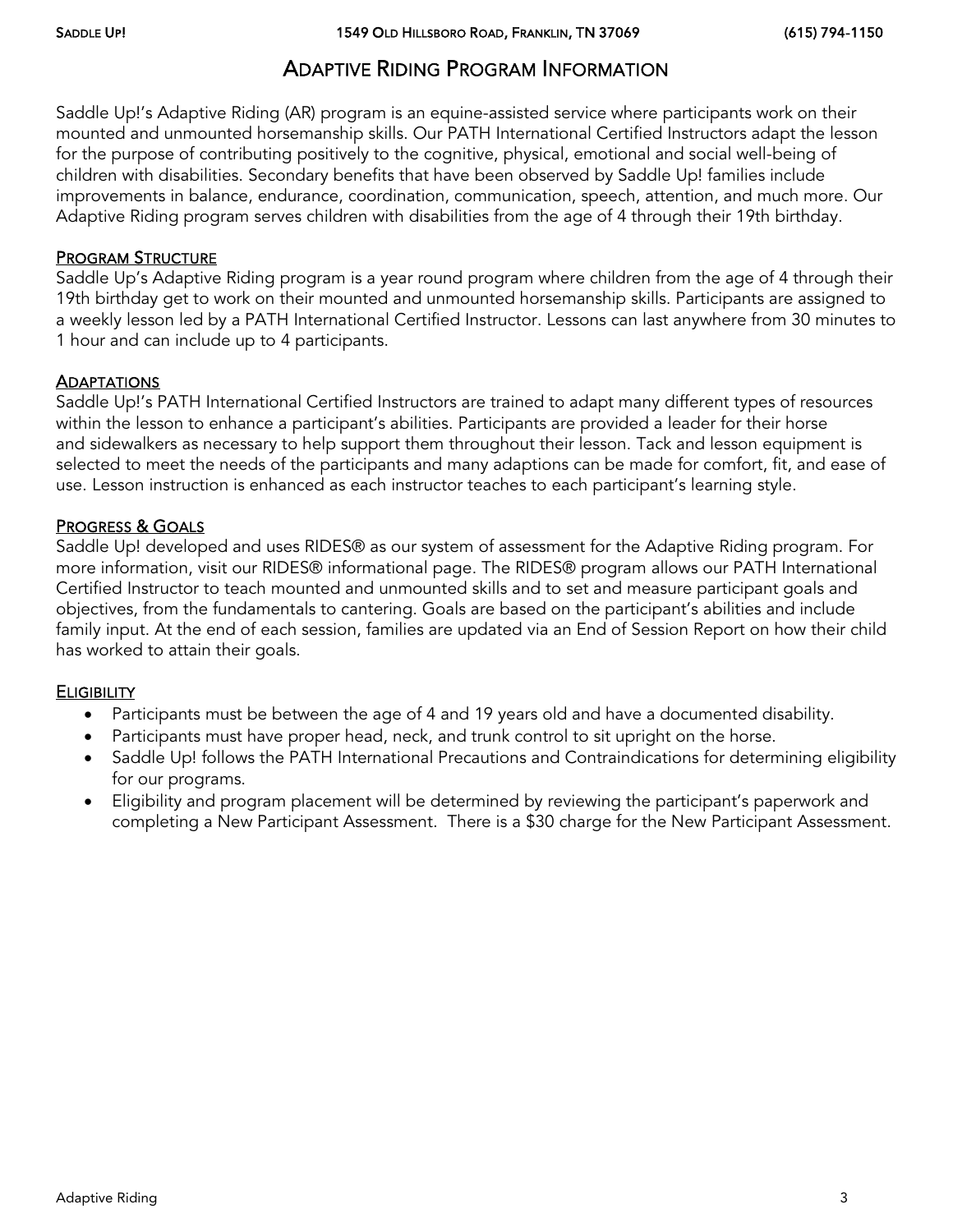## PROGRAM COST & FINANCIAL RESPONSIBILITY

#### PROGRAM COST

- \$35 fee per lesson
- \$25 per session registration fee
- There is a one-time New Participant Assessment fee of \$30 to determine participant eligibility for the program.

#### FINANCIAL RESPONSIBILITY

- Payments for the Adaptive Riding program are charged in a lump sum to cover up to 6-8 weeks of riding.
- Spring and fall session fees are broken into 3 payments per session with the first being due at the time of registration along with the \$25 non-refundable, registration fee. The 2<sup>nd</sup> and 3<sup>rd</sup> payment dates will be communicated prior to the start of the session.
- Summer fees are broken into 2 payments, the first being due at the time of registration along with the \$25 non-refundable, registration fee. The  $2^{nd}$  payment is due the first day your child's scheduled summer program.
- Payment must be submitted prior to the participant receiving services.
- If you get behind on payments, we cannot register your child for the upcoming session until the outstanding balance is paid in full.
- Financial Aid: We do not want cost to deter your child from participating in this program, so please contact our Program Administrator if you need financial aid considerations.
	- o Program discounts are based on a sliding scale and applicants will need to complete paperwork to apply.
	- o Financial Aid can only be available for one program per participant. If your child is participating in more than one program, please let us know where you would like to apply your financial aid.
- Financial Aid Support: If you would like to donate to our Financial Aid Fund, you can bring your donation into the office or visit the DONATE tab on our website at [www.saddleupnashville.org.](http://www.saddleupnashville.org/)

#### PROPER ATTIRE

If your child arrives at a lesson without the proper attire we reserve the right to not allow him/her in the barn and/or on a horse for their safety.

- ASTM-SEI Riding Helmet Please purchase one that fits your child according to the Helmet Fit Guidelines in the Parent Information Manual.
- Long pants such as Jeans or Riding Pants.
- Closed toe shoe such as boots or tennis shoes. A riding boot with a heel would be ideal.
- Cold Weather Gear (when appropriate) such as gloves, jacket, etc. Jackets/coats must be zipped or fastened.
- No loose or dangling clothing or jewelry (i.e. scarves, necklaces, bangle earrings, etc.).

## PAPERWORK REQUIREMENTS

- Paperwork must be completed prior to beginning a program or interacting with a horse.
- Participants must complete all registration paperwork and submit deposits/payments in order to register for the session.
- All participants are required to have a completed Participant Release annually.
- All participants are required to have an updated Physician's Statement form every two years.